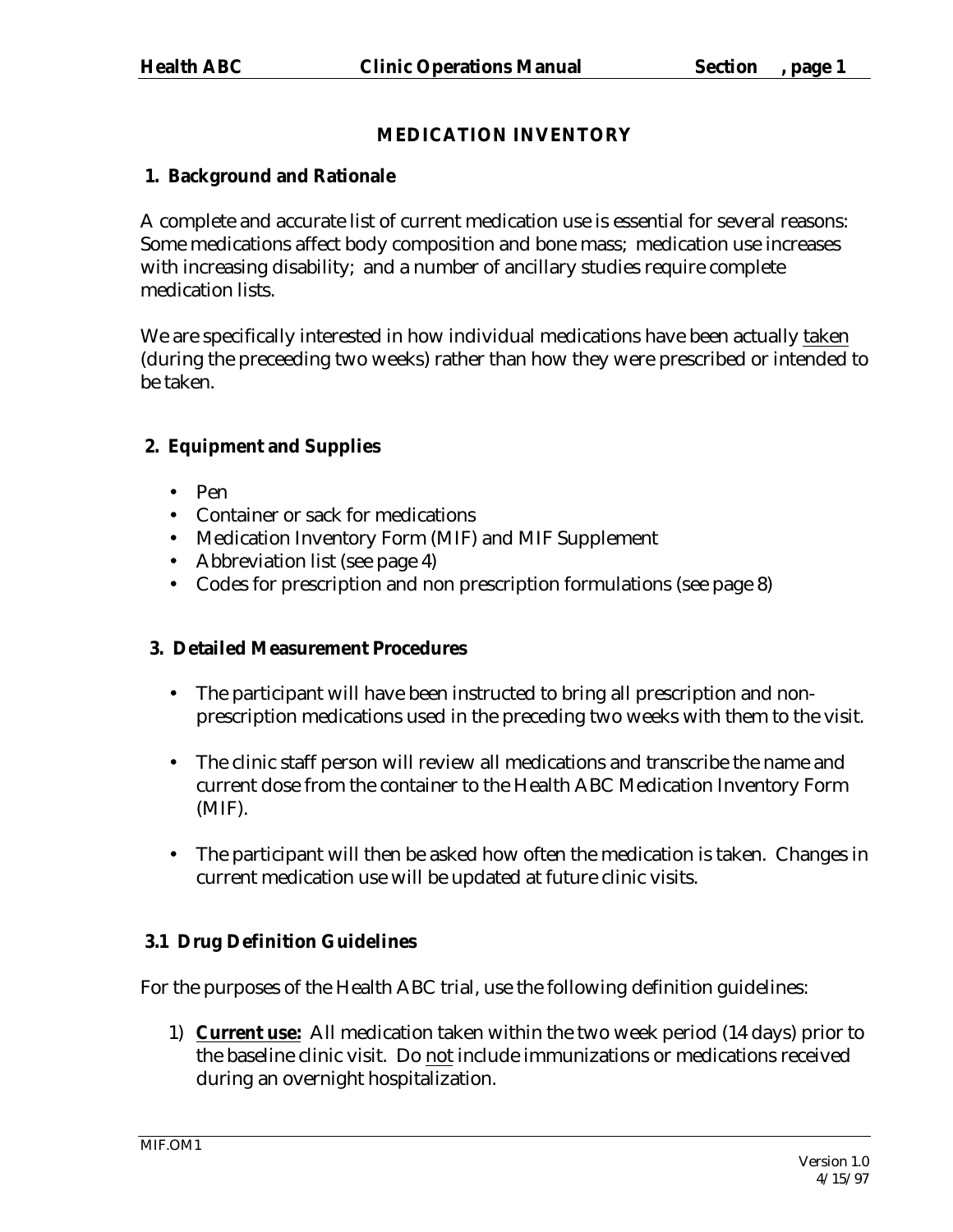- 2) **Prescription medications:** A medication for which a prescription was written by a physician, dispensed by a pharmacist or physician, and taken by the participant during the two weeks prior to the visit. Prescription medication may include eye drops, pills or tablets, solutions, creams/salves, dermal patches, and injections.
- 3) **Non-prescription medications:** A medication, vitamin, or dietary supplement that may be purchased without a physician's prescription. This category should include herbal medications and food additives.

Some non-prescription medications may also be obtained with a prescription. For example, coated aspirin may be bought over-the-counter, but many physicians write a prescription for it. If a prescription is written for the medication, even if it is available without one, it should be considered a prescription medication.

When a physician recommends an over-the-counter medication, but does not write a prescription for it, it is considered non-prescription. Examples of medications frequently recommended by physicians but obtained without a prescription include vitamins, aspirin, calcium supplements, and bulk laxatives.

## **3.2 Medication Reception**

Collect all of the medications the participant has brought with them and put these in a container or sack.

Using the script found in **Section A** of the MIF, fill in the appropriate box.

- "Yes" box, if all medication brought in to clinic. Count the total number of medications brought in and record on the MIF. Proceed to **Section B**.
- "No" box, if one or more medications were not brought in. **When a participant forgets to bring in one or more medications that they have taken in the last 2 weeks, each site is responsible for developing a mechanism to gather the information via telephone or return visit.** Missing medications should be sought regardless of study eligibility. It is recommended that the woman be called 1-2 days after the visit to obtain the missing information.
- Took no medication. Self explanatory but ask:

Script: "Are you sure you took no prescription or non prescription medications over the last two weeks?"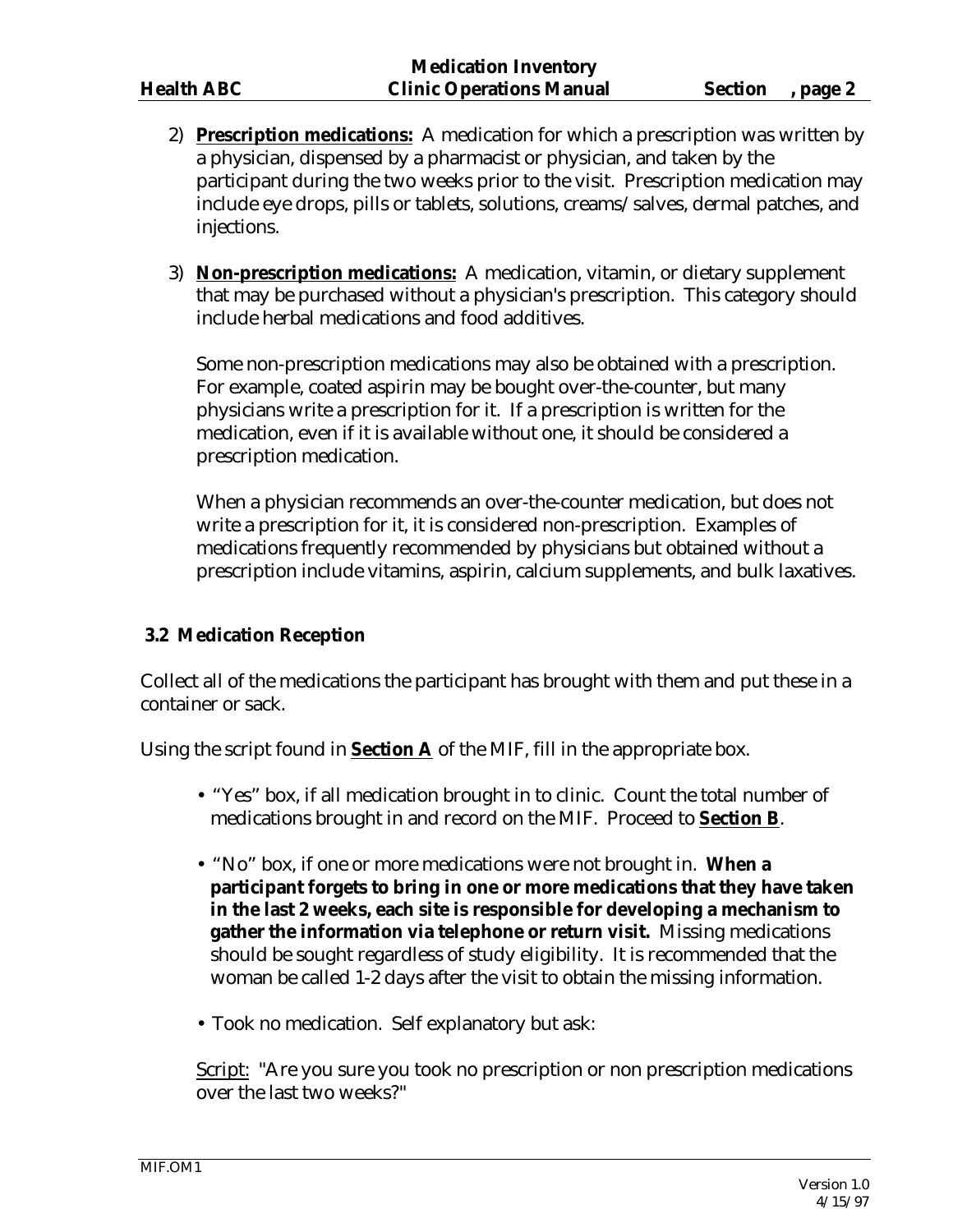## **3.3 Recording Prescription Medications**

## **B Prescription medications (Section B of MIF)**

In this section record the use of prescription medications only.

## **B1 Medication name**

Record only medications used in the two weeks (14 days) prior to the visit. Medications administered in the previous 2 weeks given during surgery or hospitalization will not be recorded on the MIF unless they are continued after discharge. Medications which were prescribed but not taken, or those taken greater than two weeks ago, are not recorded.

Copy the name directly from the medication container using capital letters onto the MIF. Write clearly! Record the complete drug name exactly as written on the container. It is not necessary to record the name of the store or pharmacy where the medicaton was obtained.

Some combination medications contain two or more drugs in a single pill or tablet, and the trade name should be recorded (for example, Dyazide is a combination of hydrochlorothiazide and triamterene).

If a single trade name is not present, record the components separated by a slash (for example, hydrochlorothiazide/triamterene). Combination medications with more than two or three components should be listed by the generic name, as there are only 30 character spaces available to record the medication name.

If a medication is not taken orally, include the route of administration or include the word "cream" or "ointment" in the name. Some common examples where the route of administration should be listed include:

- suppositories (e.g. "compazine suppository")
- eye drops (e.g. "saline eye drops")
- injections (e.g. "vitamin B12 injection" or "allergy injections")
- inhalers (e.g. "proventil inhaler")
- topical preparations (e.g. "hydrocortisone ointment" or "premarin vaginal cream")
- patches (e.g. "testosterone patch")

Medications which are given with a tapering dose (that is, given in a maximal dose for one or more days, and then taken in successively smaller amounts over several weeks)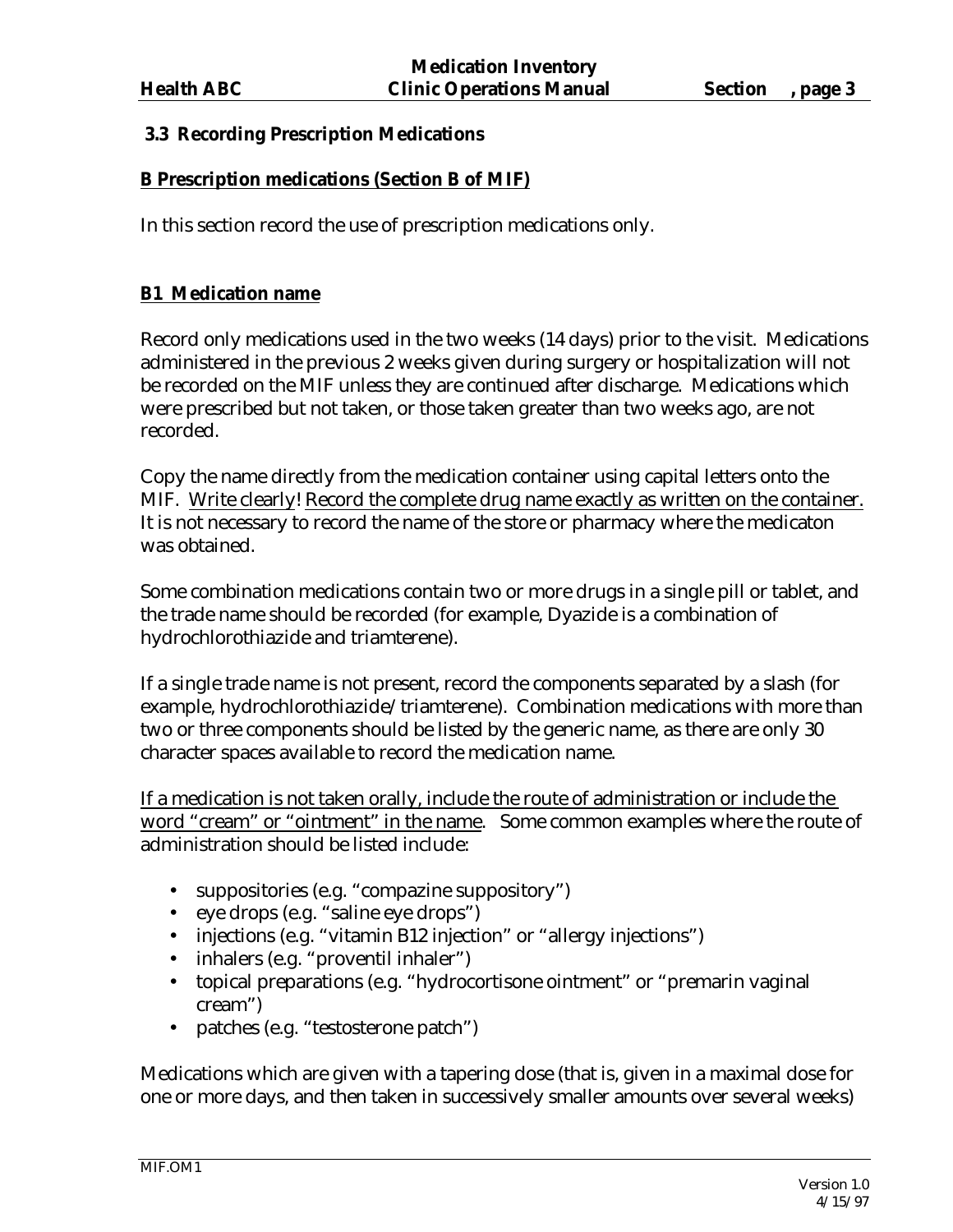| <b>Health ABC</b> |  |
|-------------------|--|
|                   |  |

should include the word "taper" in the name. For example, if a participant reports the use of a steroid taper, "prednisone taper" would be recorded under "Name."

If additional space is needed to record more than 12 medications, mark the box at the end of **Section B**, and use the supplemental MIF form to record the remaining medications.

# **B2 Strength (dose)**

Record the strength or dose of the medication followed by the unit exactly as it appears on the container. Most preparations will be in milligrams (mg), but all units listed below are acceptable. Fractions of a milligram can be recorded by a decimal fraction (for example two and one-half mg would be 2.5).

When strength is not in milligrams, use the appropriate units as indicated on the container. For example, a potassium supplement may be in milliequivalents and would be recorded as 8 mEq. Use the following abbreviations:

| <b>Medication Units</b>         | <b>MIF Abbreviation</b> |
|---------------------------------|-------------------------|
| • milliliter                    | ml                      |
| • milliequivalents              | mEq                     |
| · milligram per milliliter      | mg/ml                   |
| • milliequivalent per millilite | mEq/ml                  |
| · microgram                     | mcg                     |
| • microgram per milliliter      | mcg/ml                  |
| • grains                        | gr                      |
| • percent                       | $\%$                    |
| • units or international units  | u                       |
| $\cdot$ drops                   | gtts                    |
| $\cdot$ puffs                   | puffs                   |
| • teaspoon                      | tsp                     |
| • tablespoon                    | tbs                     |
|                                 |                         |

Some compound medications are only available in a single dose combination, such as Dyazide, and the strength will not be indicated on the label. In these instances record "NA" in the strength box. Other compound medications are available in several strengths, and if the dose of individual components are listed, the strength of each component should be recorded, separated by a slash, in the same order as the components appear in the name box.

If strength is not available, write "NA" on the form, do not leave blank or use a slash.

For example, Inderide is a combination of propranolol and hydrochlorothiazide, and comes in several strengths. If the bottle lists Inderide 80/25, then 80/25 should be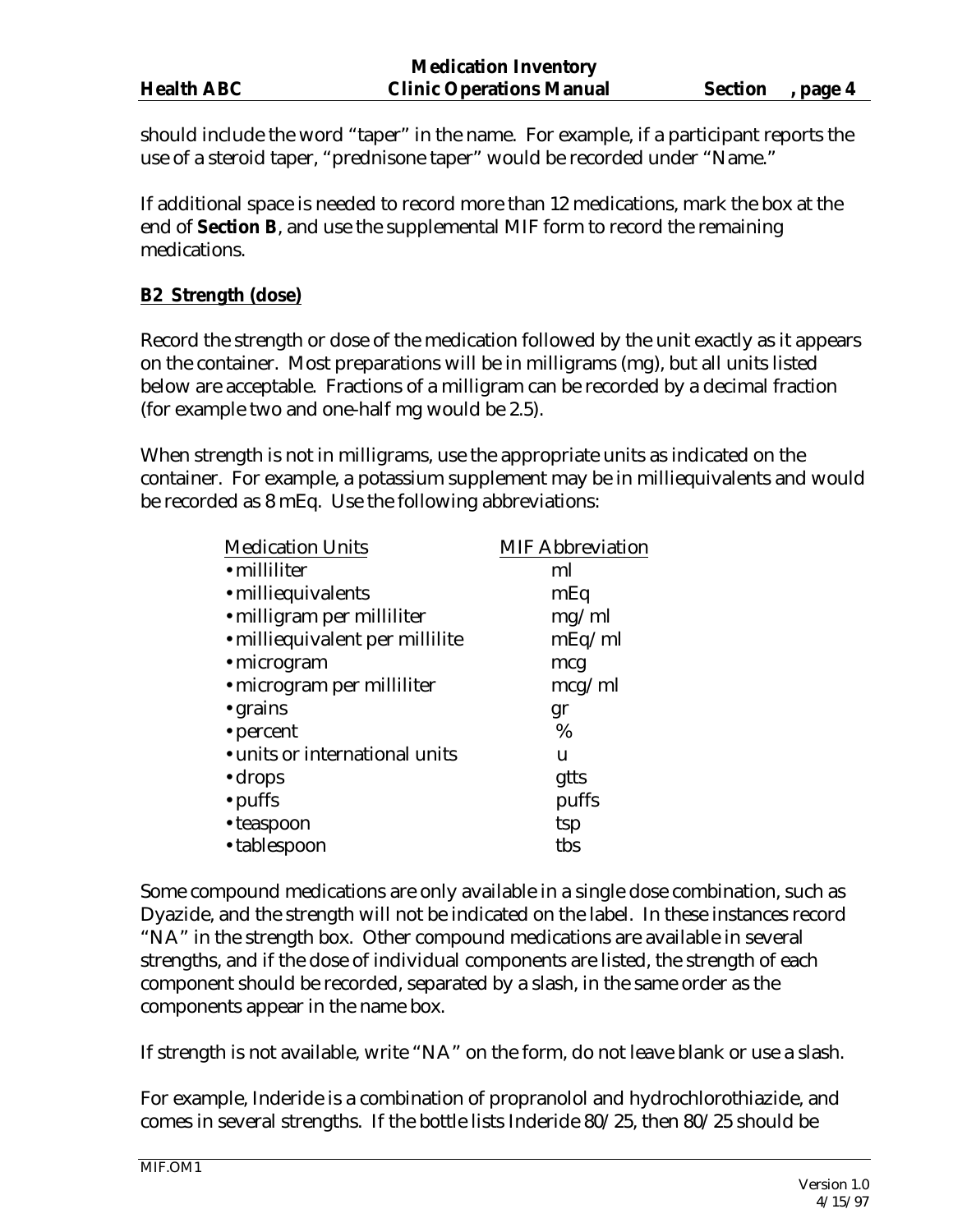recorded in the strength box. Follow the same order as listed in the name box, so that a generic combination of 25 mg of hydrochlorothiazide and 50 mg of triamterene would be listed as "hydrochlorothiazide/triamterene" under name, and "25/50" under strength.

Specific instructions are given below for recording the strength of certain medications:

- The strength of solutions are frequently in percent, or mg/ml, and the strength should be recorded with the appropriate units.
- For most inhalers, do not record strength and simply place "NA" in the strength box. Record "puffs" in the unit box.
- Insulin may or may not be labeled with a strength. Most are "U-100"; if the strength is available record it under "strength," otherwise place "NA" in the strength box. Units or "u" will be recorded in the unit box for most types of insulin.

## **B3 Number taken**

Ask the participant how the medication was actually taken over the last two weeks. Record the total number of pills or dose taken for the time period that best describes the participants actual usage. This may differ from the number prescribed.

Circle the appropriate letter to indicate whether the dose recorded was taken per day (D), week (W), or month (M). For example, "I take three pills four times a day" would be coded as 12 with D circled.

When instructions state "take as directed" or include a range (for example, "take 1-2 pills 3-4 times a day"), ask the participant the usual number taken per day, week, or month in the last two weeks.

Since the reference period for medication use is only 2 weeks, number of pills or doses per month should only be used if the medication is taken less than once a week.

Other special circumstances include:

- Complex instructions- Record the average. For example, "I take one pill every other day" would be coded as "0.5" per day, and "I take 1 pill every other day, alternating with 2 pills every other day" would be coded as "1.5" per day.
- Solutions- record the total number of milliliters taken per day, week, or month, and include the units as "ml" in the "Number taken" box. Use the following conversions: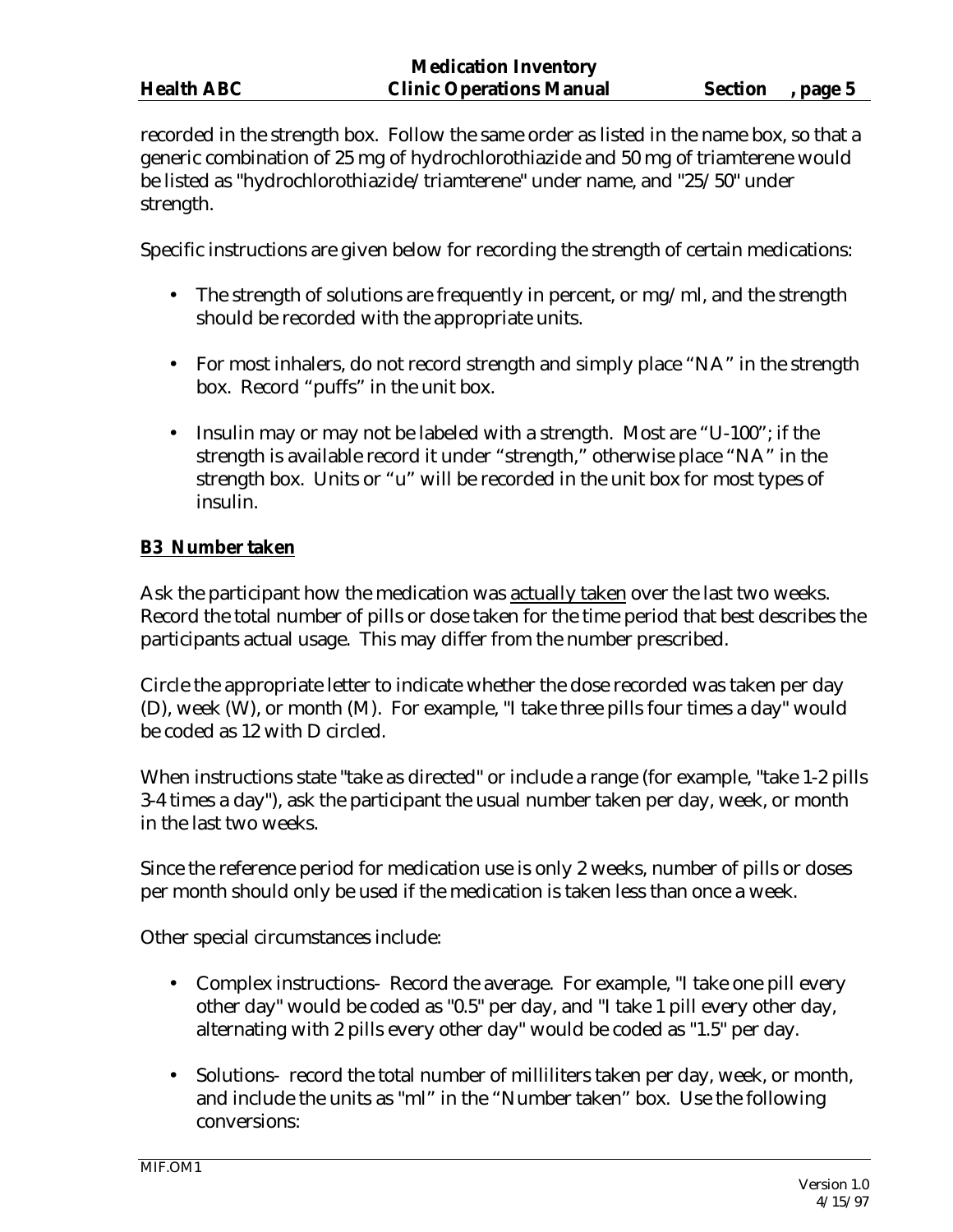$1$  teaspoon  $= 5$  ml 1 tablespoon = 15 ml  $1$  ounce  $= 30$  ml

For example, two tablespoons of a 10% potassium chloride solution (KCl) taken twice a day would be coded as "10" under strength, "%" under units, and "60 ml" per day under "number used."

- Inhalers-Record the total number of sprays or puffs used per day, week, or month.
- Creams, lotions- Record the total number of applications used per day, week, or month.
- Patches- Record the total number to be applied to the skin per day, week, or month.
- Powdered medications- Record the total number of teaspoons or tablespoons used per day week or month. For example, if a participant uses 2 tablespoons per day of metamucil, it would be coded as "metamucil" under name, "NA" under strength, "tbs" under unit, and "2 per day" under number taken. A woman who takes "two scoops a day" of Questran, a powdered lipid lowering drug, this should be coded as "questran" under name, "NA" under strength, "tbs" under unit, and "4 per day" under number taken (as the "scoop" provided with the medication is approximately two tablespoons).
- Eye drops- Eye drops may be coded as any other solutions, except that the number taken refers to the total number of drops used per day, week, or month. For instance if a women uses 4 drops a day in each eye of Timoptic 0.5%, it would be coded as "timoptic" under name, "0.5" under strength, "%" under unit, and "8 per day" under number taken.
- Insulin injections- Record the total number of units given per day, week, or month. For instance if a participant took 10 units of regular (U-100) insulin every morning and 5 units each night, it would be recorded as "regular insulin" under name, "U-100" under strength, "u" under units, and "15 per day" under "number taken."
- Tapered medications. Record the maximal dose taken during the taper, even if the participant is currently taking a smaller dose. For example, if a participant had been given a steroid taper 3 weeks prior to the visit with a starting dose of 60 mg of prednisone per day, and was currently taking 10 mg per day, "60 mg per day" would be recorded.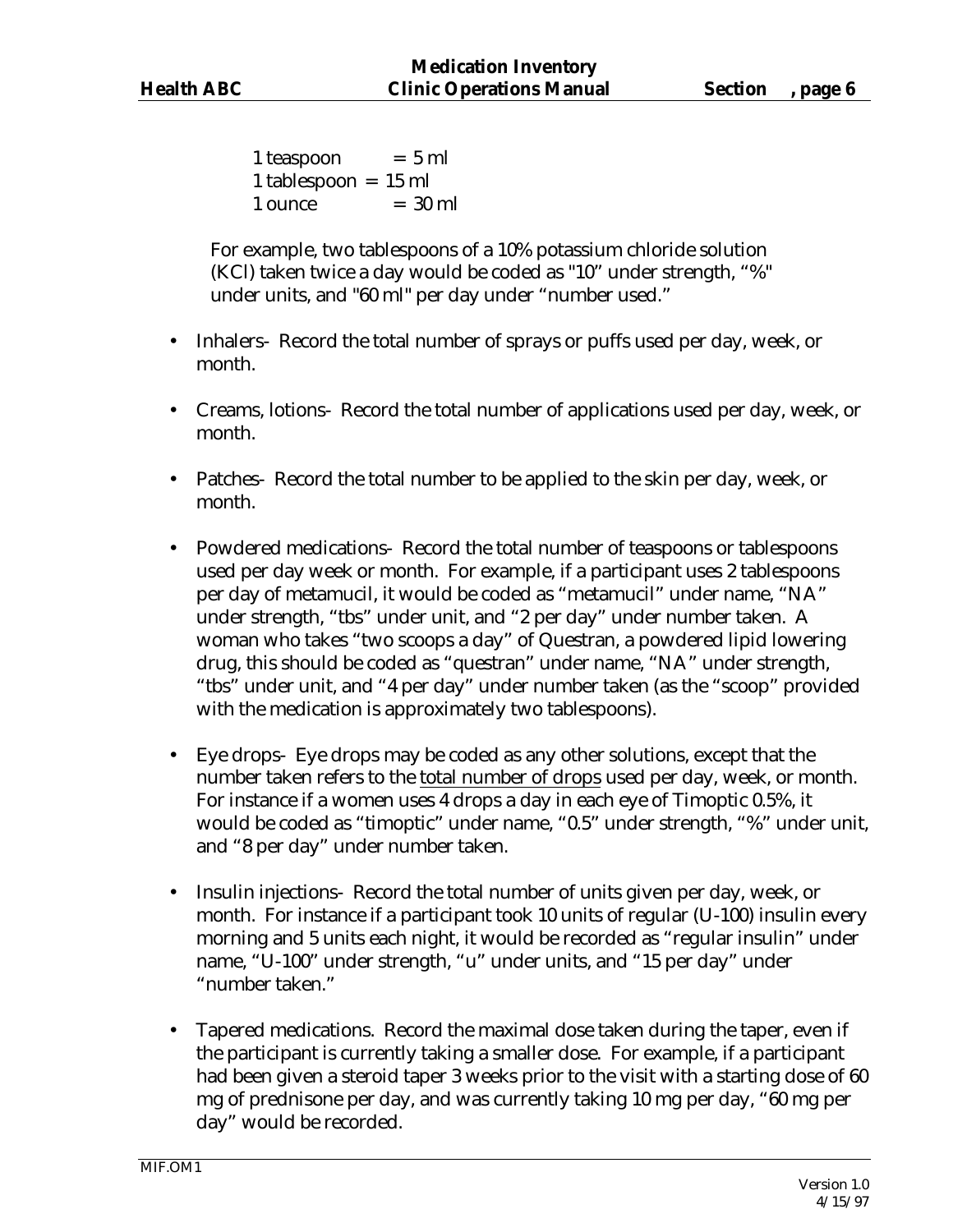# **B4 PRN medications (as needed)**

Indicate whether the medication is taken on an "as needed" basis by marking yes or no in the PRN column. The strength and number taken should be completed as above for all medications taken "PRN." The strength and number taken refer to the dose used when the medication is actually used, not the average usage over some period of time. For example, a sleeping pill such as halcion, 0.25 mg taken at bedtime about twice a week should be recorded as "halcion" under name, "0.25 under strength, "mg" under units, and "1 per day" under number used. Please note that "As needed" is not the same as "As directed." PRN is generally used for allergy, pain, or sleep medications.

## **B5 Container seen**

For each medication recorded, indicate if the container was actually seen by Health ABC staff.

#### **B6 Reason for use**

Each current medication listed on the Health ABC MIF must have a primary reason for use to identify the indication and to facilitate coding. Limit the reason for use to the primary indication, and use the best medical indication offered by the participant. For example, if told that a medication was taken for "high blood pressure" record "high blood pressure" or "hypertension" after "reason for use."

For vitamins, minerals, and herbal supplements, use "supplement" as the reason for use unless a more specific indication is volunteered by the participant. For example, most multiple vitamins are taken as nutritional supplements, and "supplement" will usually be the reason for use. A multiple vitamin with iron, however, might be taken because of iron deficiency anemia, and the appropriate reason for use in this instance would be "anemia" or "iron deficiency anemia."

## **B7 Start date**

The start date is the approximate month and year the medication was first taken on a regular basis (not the date prescribed or obtained), or the date a new dose or frequency of use began. If the participant is unable to recall the exact start or stop date, ask her to estimate the dates as best as possible.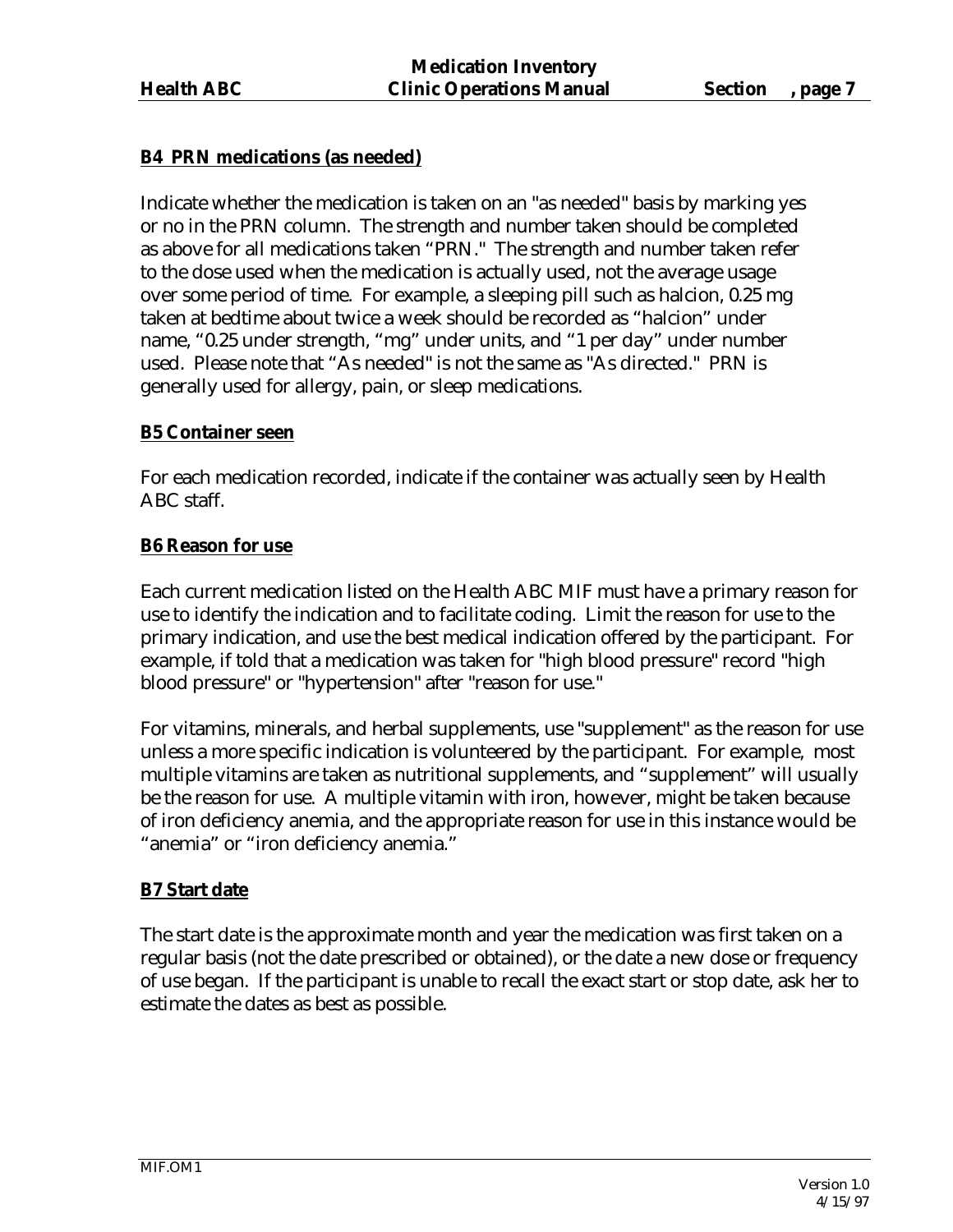#### **B8 Formulation code**

For each prescription medication, select one of the following drug codes.

0=unidentifiable 1=oral tablet 2=oral capsule 3=oral liquid 4=topical cream, lotion, or ointment 5=other liquid 6=ophthalmic 7=missing 8=rectal or vaginal 9=inhaled or nasal 10=injected 11=transdermal patch 12=powder 99=other

## **3.4 Recording Non-Prescription Medications**

## **C Non-prescription medications (Section C of MIF)**

This section uses the same format as the section on prescription medications. To simplify the coding of non-prescription medications, some medications may be coded in the following fashion:

- 1) If a cold medication is a well known national brand, such as "Actifed," the trade name may be used and the appropriate strength recorded. Other cold preparations, such as "Walgreen's Cold Medication," may be coded as "cold remedy" or "antihistamine/decongestant."
- 2) If an allergy medication is a well known national brand, such a "Allerest," the trade name may be used and the appropriate strength recorded. Other allergy preparations, may be coded as "allergy medication" or "antihistamine/decongestant." Place "NA" the strength box if "allergy medication" or "antihistamine/decongestant" codes are used.
- 3) All herbal medications, such as garlic capsules, brewer's yeast, root extract, wheat germ, and pectins may be coded as "herbal preparations"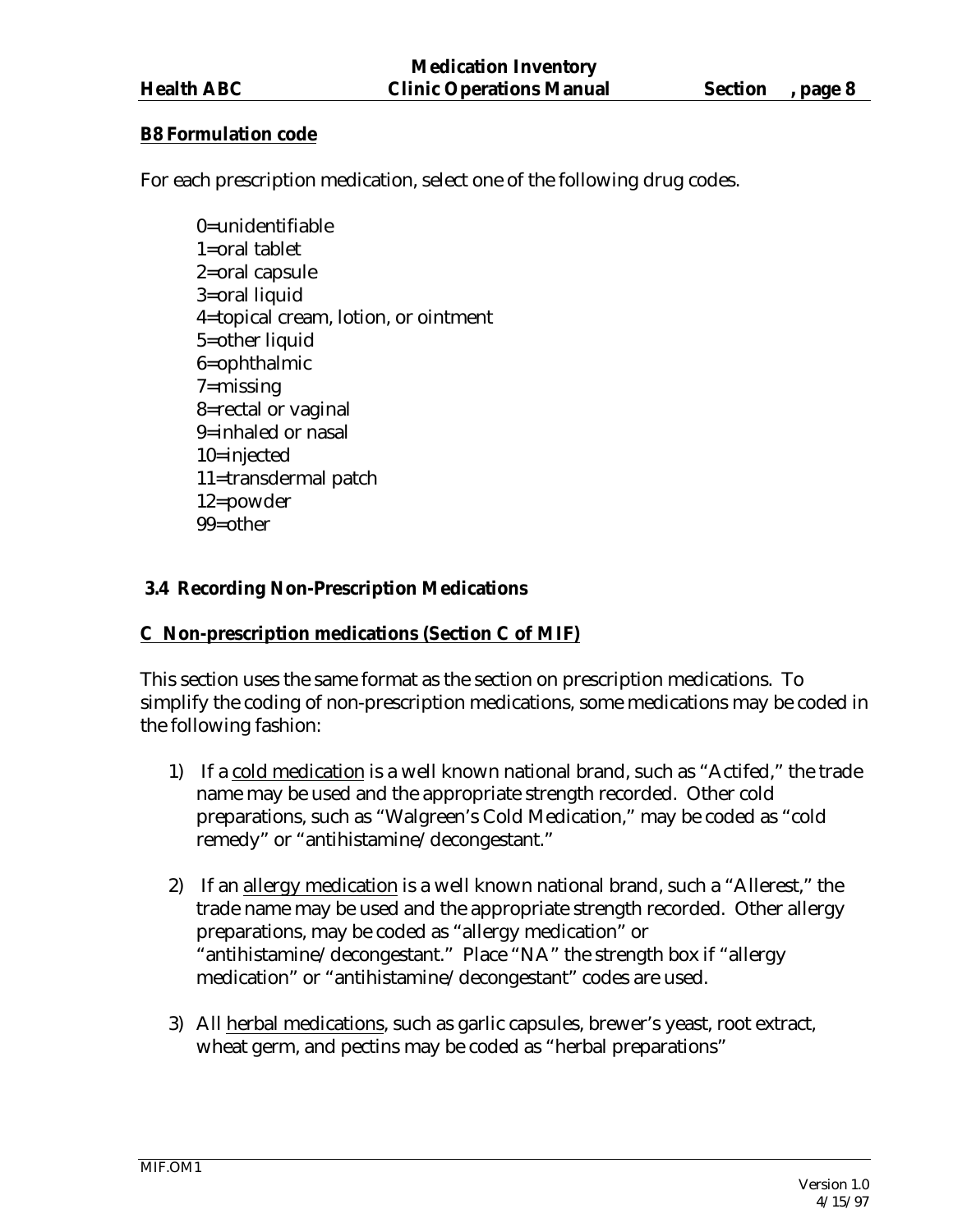- 4) All calcium preparations, regardless of the brand or type of calcium, may be coded as "calcium". As with other non-prescription (over the counter) medications, avoid using the brand name where possible. For example, Walgreen's calcium carbonate, oyster shell calcium, and calcium citrate could all be coded as "calcium."
- 5) Any vitamin preparation with three or more components may be coded as a "multivitamins". Those multivitamins with a single extra component, such as extra calcium or iron, should be coded as "multivitamins/calcium" or "multivitamins/iron." Preparations with just two components (for example, one vitamin and one mineral, or two different vitamins) should be coded as combination medications, including strength.

## **C1 Medication name**

Record only non-prescription medications used in the two weeks (14 days) prior to the visit. Write clearly! Record the complete drug name exactly as written on the container. If additional space is required, mark the box at the end of **Section C**, and use the **Supplemental MIF Form**.

## **C2 Strength**

Record strength as indicated on the label of all non-prescription medications.

Please do record a strength for all calcium supplements, but in general it is not necessary to record the strength of calcium contained within a multiple vitamin. In addition, if the preparation contains extra amounts of calcium it should be recorded. For example, "extra strength TUMs" would be coded as "TUMS EX" or "calcium " or "calcium carbonate" under name, and "750" under strength. "Os-call 500+D" would be recorded as "calcium/vitamin D" under name, and "500/250" under strength.

## **C3 Number taken**

Follow instructions as given for prescription medications.

## **C4 PRN medications**

Indicate whether the non-prescription medication is usually taken on an "as needed" basis by marking the "yes" or "no" box in the PRN column.

## **C5 Container seen**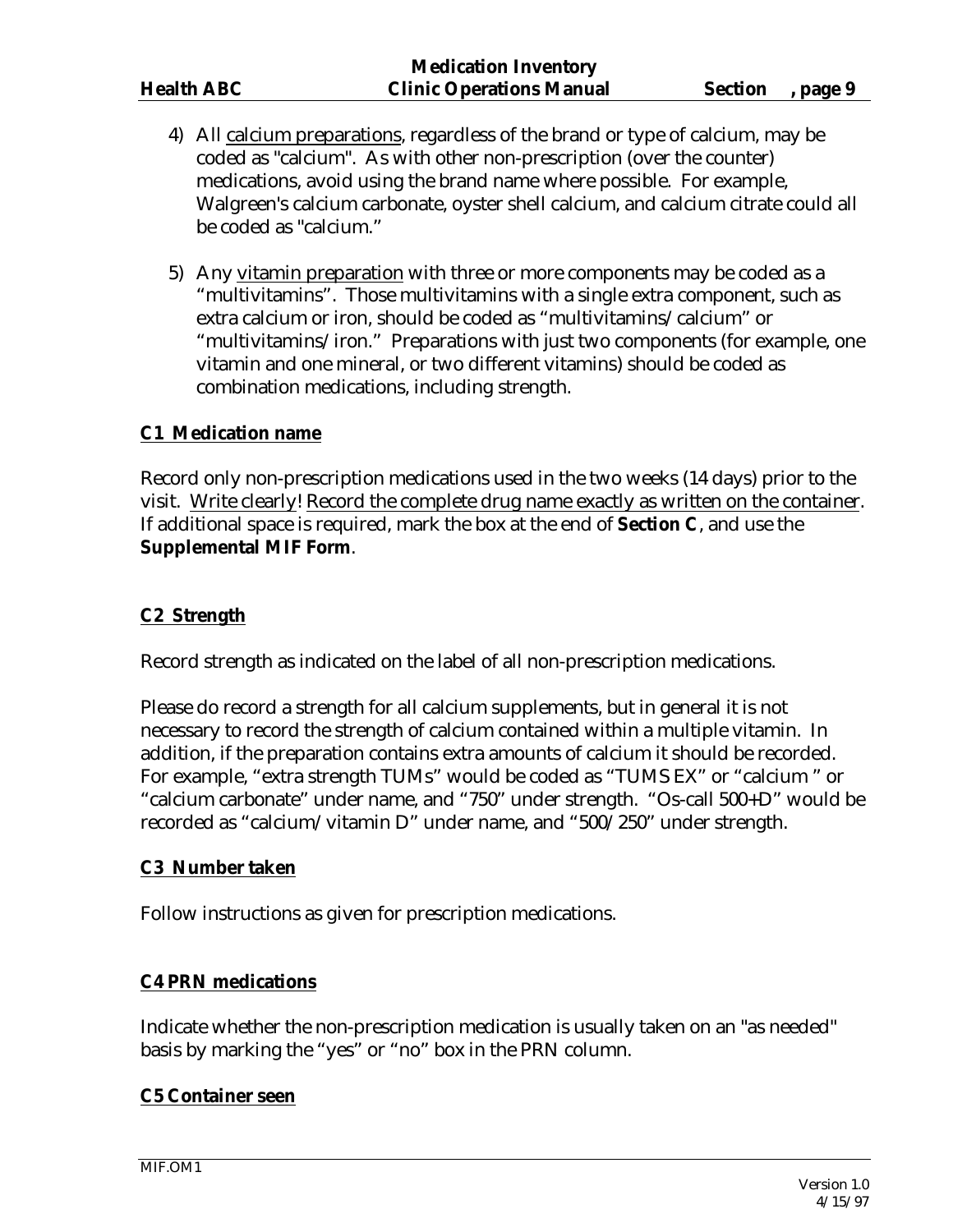For each medication recorded, indicate if the container was actually seen by Health ABC staff.

#### **C6 Reason for use**

Each current medication listed on the Health ABC MIF must have a primary reason for use to identify the indication and to facilitate coding. Limit the reason for use to the primary indication, and use the best medical indication offered by the participant.

For vitamins, minerals, and herbal supplements, use "supplement" as the reason for use unless a more specific indication is volunteered by the participant. For example, most multiple vitamins are taken as nutritional supplements, and "supplement" will usually be the reason for use. A multiple vitamin with iron, however, might be taken because of iron deficiency anemia, and the appropriate reason for use in this instance would be "anemia" or "iron deficiency anemia."

## **C7 Start date**

The start date is the approximate month and year the medication was first taken on a regular basis (not the date prescribed or obtained), or the date a new dose or frequency of use began. If the participant is unable to recall the exact start or stop date, ask her to estimate the dates as best as possible.

#### **C8 Formulation code**

For each non-prescription medication, select one of the following drug codes.

0=unidentifiable 1=oral tablet 2=oral capsule 3=oral liquid 4=topical cream, lotion, or ointment 5=other liquid 6=ophthalmic 7=missing 8=rectal or vaginal 9=inhaled or nasal 10=injected 11=transderm patch 12=powder 99=other

## **3.5 Returning Medications**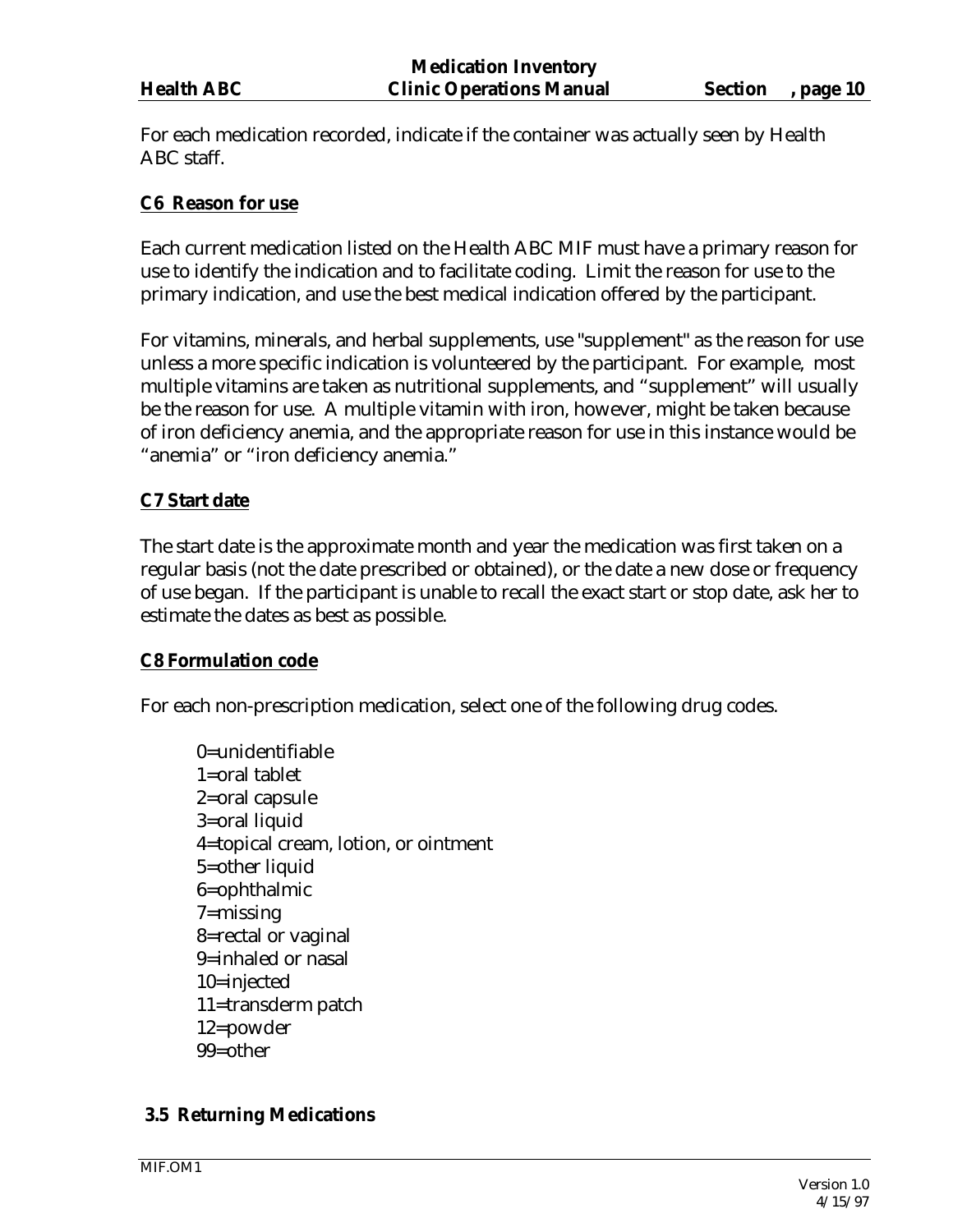After double checking that all medications have been added to the list, return the medications to the participant and thank them.

#### **4. Instructions for Data Entry**

The Health ABC MIF must be entered by hand into the Health ABC Database (see Data Users Manual for details). Most medications listed in the Health ABC MIF will be matched to an existing preparation and dose in the Health ABC medication dictionary, but new or unusual medications may be in the dictionary. Medication, formulations, and doses not found in the Health ABC medication dictionary will be identified and coded by the Coordinating Unit. Medication edits for the clinical site will be periodically generated for medications that seem incorrect or cannot be coded.

#### **5. Procedures for Performing the Measurement at Home**

The same procedures described above may be performed at home.

#### **6. Quality Assurance**

## **6.1 Training Requirements**

The technician requires no special qualifications for performing this assessment. The training should include:

- review of medication procedures and codes
- review data manual for Health ABC Medication Inventory
- observation of medication recording by experienced examiner

## **6.2 Certification Requirements**

- successful completion of mock MIF form with sample medications.
- demonstrate how medications are entered into the data system
- observation of performance by QC officer using QC checklist
- copies of completed mock MIF and certification form sent to the CU